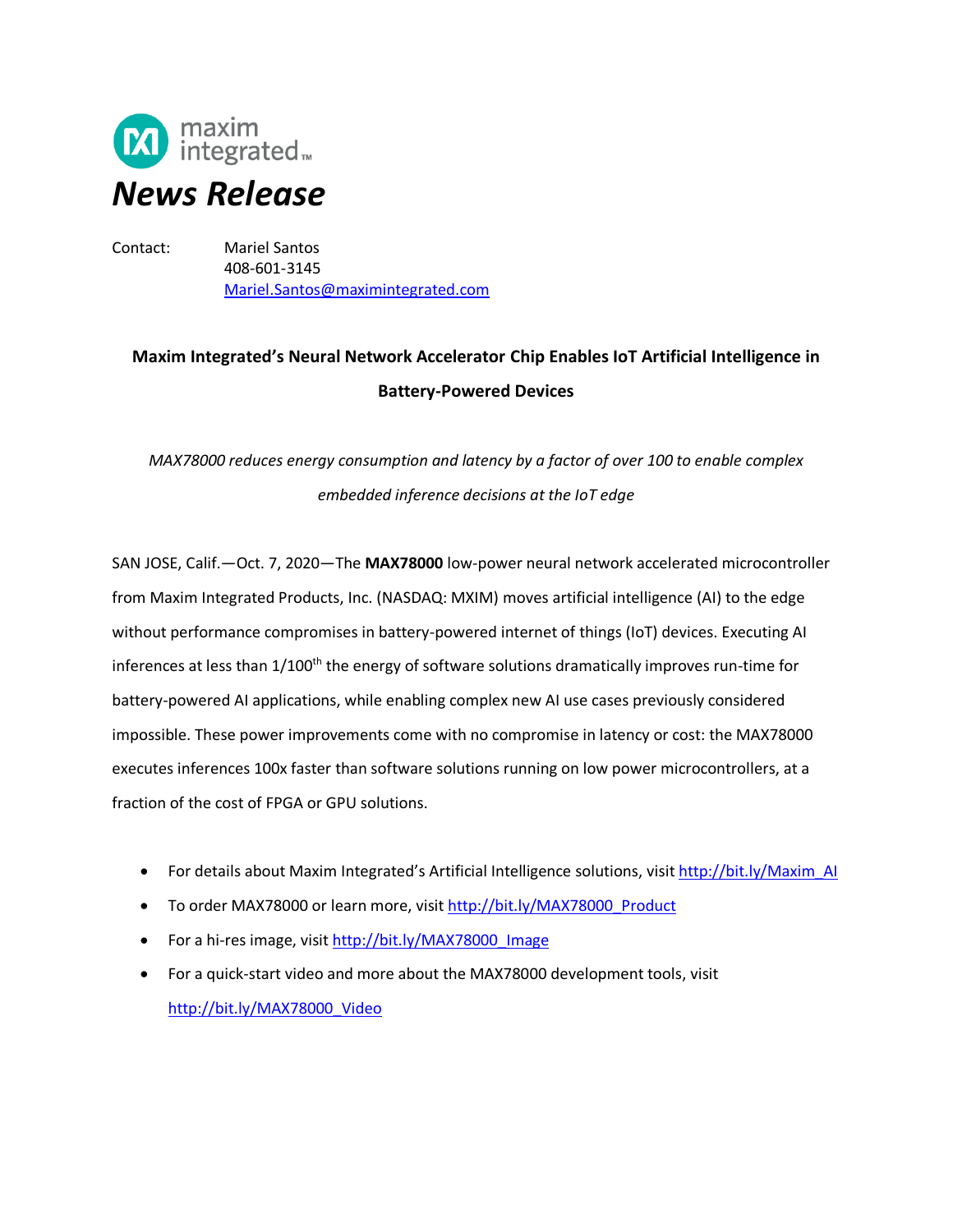AI technology allows machines to see and hear, making sense of the world in ways that were previously impractical. In the past, bringing AI inferences to the edge meant gathering data from sensors, cameras and microphones, sending that data to the cloud to execute an inference, then sending an answer back to the edge. This architecture works but is very challenging for edge applications due to poor latency and energy performance. As an alternative, low-power microcontrollers can be used to implement simple neural networks; however, latency suffers and only simple tasks can be run at the edge.

By integrating a dedicated neural network accelerator with a pair of microcontroller cores, the MAX78000 overcomes these limitations, enabling machines to see and hear complex patterns with local, low-power AI processing that executes in real-time. Applications such as machine vision, audio and facial recognition can be made more efficient since the MAX78000 can execute inferences at less than 1/100<sup>th</sup> energy required by a microcontroller. At the heart of the MAX78000 is specialized hardware designed to minimize the energy consumption and latency of convolutional neural networks (CNN). This hardware runs with minimal intervention from any microcontroller core, making operation extremely streamlined. Energy and time are only used for the mathematical operations that implement a CNN. To get data from the external world into the CNN engine efficiently, customers can use one of the two integrated microcontroller cores: the ultra-low power Arm® Cortex®-M4 core, or the even lower power RISC-V core.

AI development can be challenging, and Maxim Integrated provides comprehensive tools for a more seamless evaluation and development experience. The **MAX78000EVKIT#** includes audio and camera inputs, and out-of-the-box running demos for large vocabulary keyword spotting and facial recognition. Complete documentation helps engineers train networks for the MAX78000 in the tools they are used to using: TensorFlow or PyTorch.

#### **Key Advantages**

• **Low Energy**: Hardware accelerator coupled with ultra-low-power Arm Cortex M4F and RISC-V microcontrollers moves intelligence to the edge at less than 1/100<sup>th</sup> the energy compared to closest competitive embedded solutions.